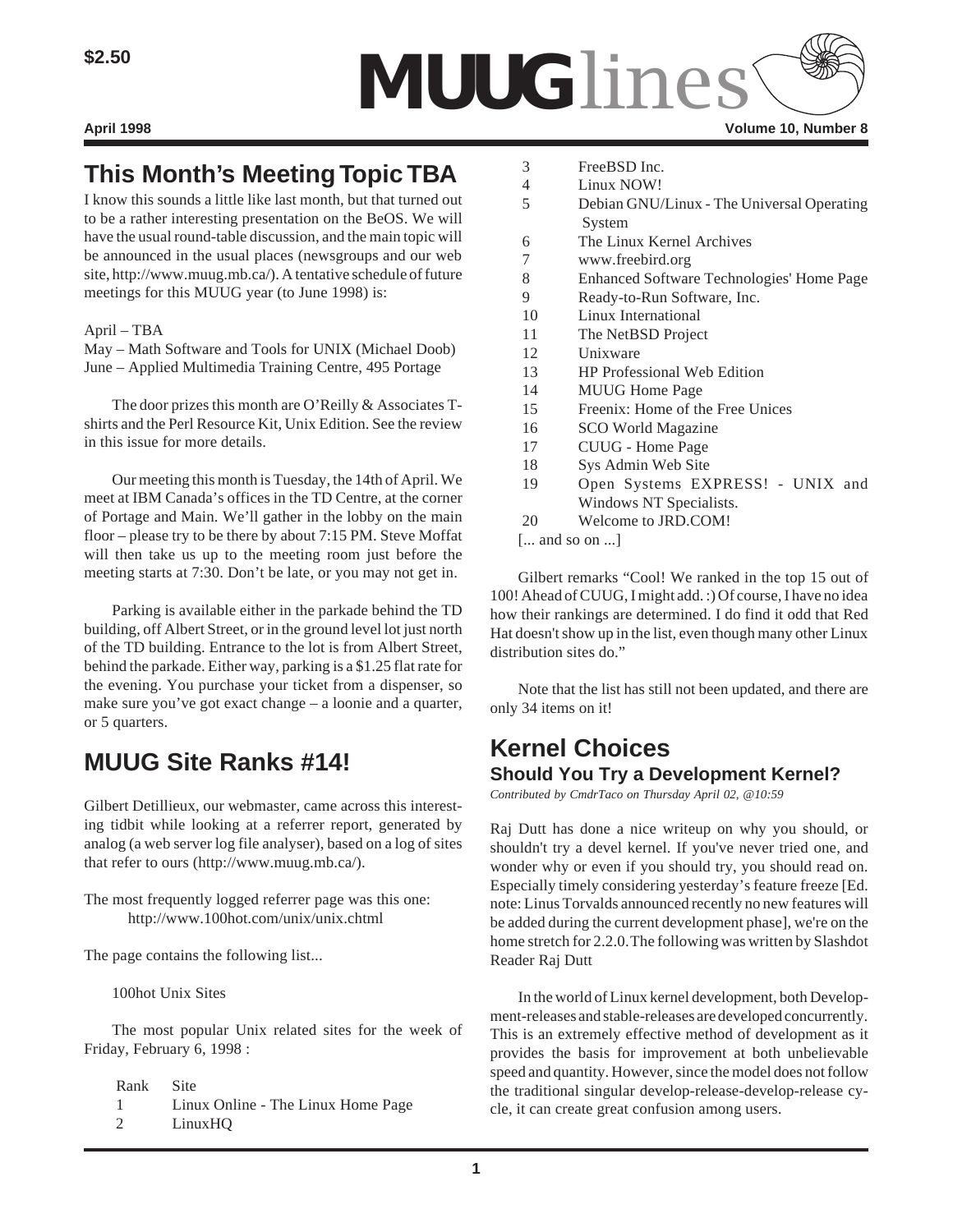### **Volume10, Number 8 April 1998**

Before detailing the implications of development kernels, it might be beneficial to some to understand the kernel versioning convention:

(Generation.Major.Minor)

It is the Major number that is the key here. An even Major version represents a stable, release kernel and an odd Major version is indicative of an unstable, development kernel. For example, version 2.0.33 means "33rd minor release of the Second generation, 0 (even, therefore stable) Major version Linux kernel." Using the same classification, version 2.1.91 means "91st minor release of the Second generation, 1 (odd, therefore unstable) Major version Linux kernel"

Hence, the 2.2.x series, which will be released starting with 2.2.0 in the near future, will be the next Major version of stable kernel releases. With that out of the way, let us examine the PROs and CONs of using development kernels.

### The PROS

Nobody (well almost nobody) will deny that the current crop of release kernels work great. Why then should one jump ship and run something that is not nearly as stable as 2.0.33? The development kernels offer three main advantages that often convince people to go with them :

Firstly, after 91 development kernels, a LOT of new hardware is now semiofficially natively supported. If you have a device that you can't use because of the simple lack of a driver, check out the 2.1.x series, there is a good chance that your hardware will be among the hundreds (Color Quickcams, Radio Cards and NCR53C9x SCSI just to name a few) of new components supported.

Secondly, there are numerous technical arguments for the superiority of the latest crop of creations. These include:

- Faster access to user memory (covering the 4GB user space in its entirety)
- Unbelievable improvements in SMP (Symmetric Multi-Processor)
- Major tcp/ip updates (read: faster better networking) Better PCI access and support
- Major disk swap / buffer updates (including dcache)

Lots of improvements for non x86 (intel-like) architectures Improved x86 IRQ handling

Lots of filesystem code updates - FAT32 is natively supported, improved VFAT etc.

There are lots more. Literally hundreds. For a complete listing of changes, visit Cutting Edge Linux - a great site which keeps track of the additions on a per kernel basis.

Thirdly, in addition to the technical benefits and new device support that you may grow to love, you can bask in the knowledge that you are helping the Linux Kernel development. By sending in bug reports, you are aiding in the quality control department - something extremely important when talking about code which needs to be bulletproof.

### The CONS

The very word Development carries some connotations that cannot be simply ignored. To put it bluntly, when you install a development kernel you are venturing into uncharted territory. Don't expect to receive sympathetic support when something goes wrong. Development is proceeding at an unbelievable rate and nobody is going to stop to hold your hand. "It's broken? Well it's a development kernel, what did you expect?"

A lot of people run Linux for the stability. Be prepared to give some of that up if you choose to run with 2.1.x. Since they have not been tested (at least not as thoroughly as mainstream release kernels =), your mileage with development kernels will vary. Even experiences using the same kernel on different machines can be very different. After running version 2.1.91 for just under a week, I have noticed a few problems. None of them have been serious enough to bother reinstalling 2.0.33 though. Namely, I had to upgrade my pppd to 2.2.3 and twice I had to bear some serious disk thrashing for no apparent reason.

### IN CONCLUSION

Obviously, a non release kernel is not for everyone. If you run a mission critical server or have a strong need for stability, stick with the even-numbered kernel releases. But if, like me, you have a personal workstation to fool around on and are always looking to try something new, then you might wish to consider "upgrading" to a development kernel

When it comes down to the crunch, It's really a question of balance. If you can sacrifice a little stability and the possibility of a few problems for the excitement and improvements of being right on the bleeding edge, go for it.

Ed: With yesterday's feature freeze, hammering out those bugs is very important, if you're looking for something new to try, the next few releases in the 2.1.\* series should keep getting more stable for the soon-to-be-ready 2.2.0.

## **The Announcement**

As referred to above, here's Linus' announcement of the kernel new-feature freeze:

Date: Wed, 1 Apr 1998 17:50:18 -0800 (PST) From: Linus Torvalds <torvalds@transmeta.com>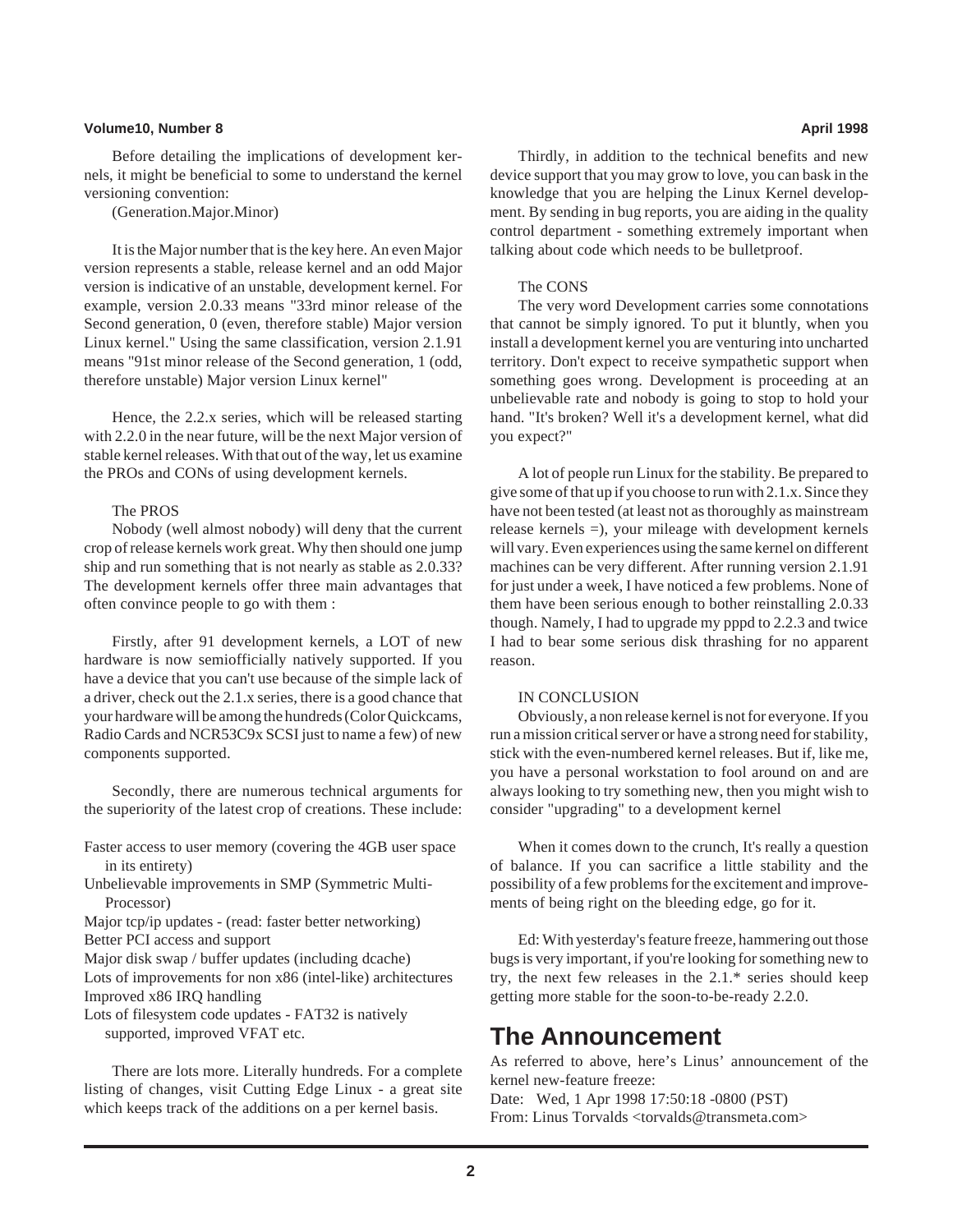To: Kernel Mailing List <linux-kernel@vger.rutgers.edu> Subject: Linux-2.1.92 - Feature Freeze

Ok, there's a fairly large patch out there, but as of 2.1.92 I think we have a real feature-freeze, and we'll try to get a real code-freeze going soon. There are known problems with the sound drivers etc, which is why a code-freeze isn't the best suggestion right now, and there are probably still bugs with some of the new code, but I'll freeze new features for the upcoming 2.2 kernel.

Yes, some people will scream bloody murder, but others will be relieved that it finally happened. Thanks especially to David Miller who has been doing a great job of getting the TCP stack from its problems just a few weeks ago to really shining new heights. That was my main worry about 2.2 not all that long ago, and was the main reason for having such a slushy period for a while.

### 2.1.92 does:

- ISDN updates

 - alpha update (yes, SMP finally works, although not really stable yet)

- networking fixes

 - "getcwd()" system call (not very long, the dcache makes this so trivial it is scary)

 - the mm responsiveness updates (they were in 2.1.92-pre2, people seemed to have found them very effective) - some other (mainly driver updates)

Please do test it all out. Feature-freeze doesn't mean that it is supposed to be bug-free yet, but it does mean that we should be moving into bug-fixing mode in quick order.

And no, this is not an April 1 thing. But this way I can use April 1 as an excuse if something doesn't actually compile.

Linus

## **Perl Resource Kit**

The Perl Resource Kit – Unix Edition from O'Reilly & Associates (http://www.oreilly.com/) is a Can\$212.95 boxed set of Perl reference materials that any Perl programmer will find very valuable.

Included in the box are four printed volumes, a recent issue of The Perl Journal (http://www.tpj.com/) and the inevitable CD-ROM. The printed documentation is voluminous at about 1800 pages, most of it in the Perl Module Reference Volumes I & II. These two volumes are the core of the set, providing the first serious collection of Perl module documentation in printed form. Previously, this documentation was only available by browsing the source, which is not always the most convenient way of locating this information.

Not every module is included, but there are a broad array of some of the most useful Perl modules available in the CPAN (Comprehensive Perl Archive Network). The layout is excellent. If you note something missing from the book, you'll likely find it on the CD-ROM. If you don't find it there you will find instructions on how to locate one of the many mirrors of the CPAN.

There is a great deal of information in this kit, but not included is instruction on programming in Perl. For that, see one of the many other references on the subject, including the one from O'Reilly. However, there is a volume in the kit devoted to helping you get the most out of the modules that you now have available to you. If you are just starting out, your best bet is to get one of the aforementioned Perl books, run the installation program on the kit's CD to setup the latest Perl binaries, and start learning.

The Perl Utilities Guide is the place to start, as it explains how to install whatever you need from the CD. That only takes you as far as chapter two, though. The remainder of the book is given over to JPL, the Java/Perl interface written by Larry Wall, creator of Perl.

The final volume is Programming with Perl Modules. Anyone new to modules in Perl will find this a goldmine. You are led carefully through many interesting examples, chapter by chapter showing how anything can be done in Perl! That's the impression I got. Topics like building graphical interfaces with Perl/Tk, Mail and MIME modules, News, database and Web applications and more are all clearly presented. They almost amount to mini-tutorials on the topics, let alone the modules themselves! Unfortunately, these volumes are not available separately.

The software included requires Solaris 2.5.\*, Linux 2.0.\*, a CD-ROM drive, 16 MB RAM, 20 MB of disk space for the binaries, and 500 MB of disk space if you want to install all of the included CPAN archive. Note: to run the automatic installer, you need X running as well. If not, they include instructions on how to install it manually.

Overall rating: a must-buy for anyone with a serious interest in Perl.

**Any Takers? Sun cuts Solaris upgrade prices** *from PC Week March 6, 1998 2:55 PM PST*